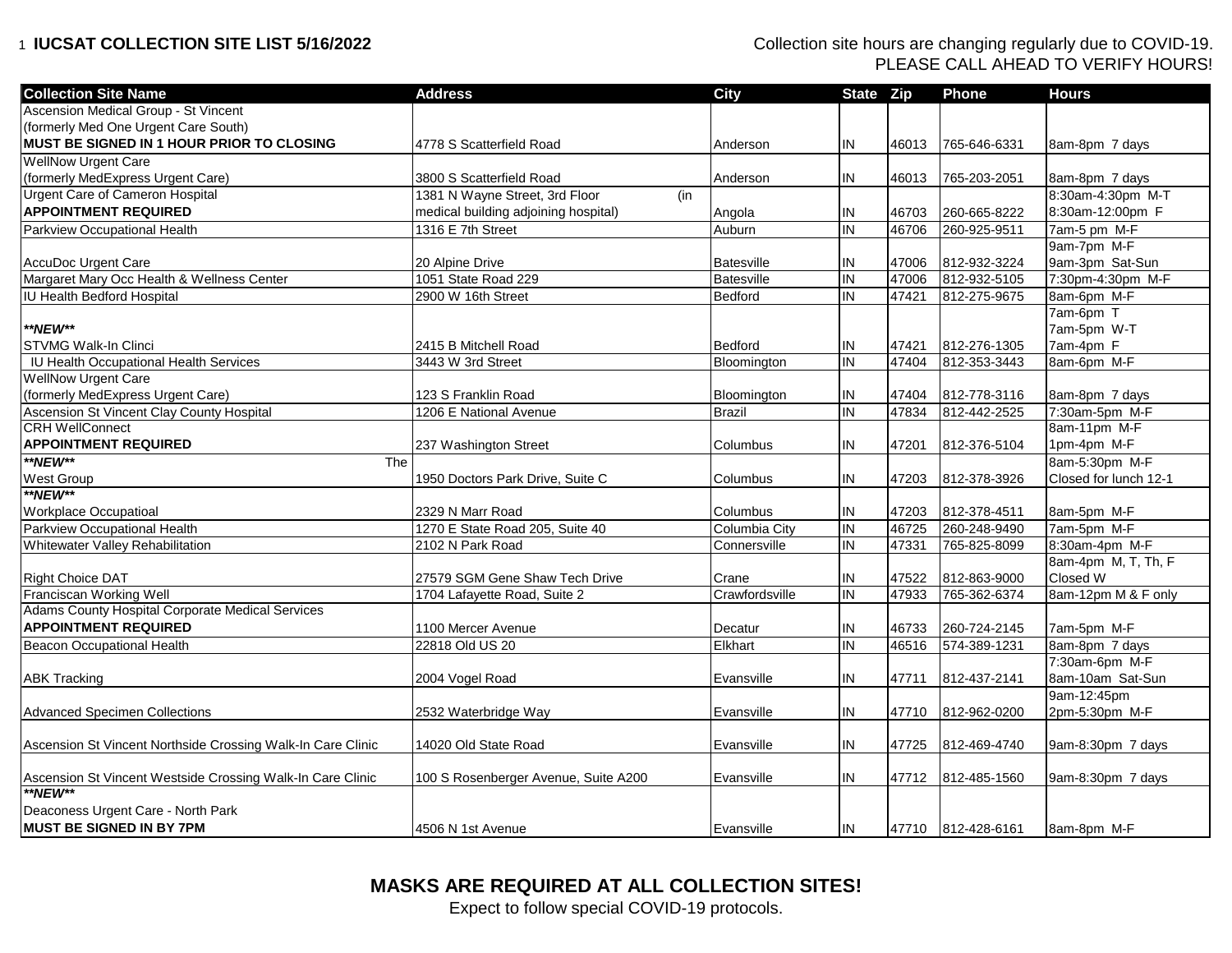| <b>Collection Site Name</b>                         | <b>Address</b>                         | City           | State Zip  |       | <b>Phone</b> | <b>Hours</b>      |
|-----------------------------------------------------|----------------------------------------|----------------|------------|-------|--------------|-------------------|
| Gentox LLC                                          | 1602 Fares Avenue                      | Evansville     | IN         | 47711 | 812-437-3784 | 8am-5:30pm M-F    |
| Hi-Tech Investigative                               | 206 N 1st Avenue                       | Evansville     | IN         | 47710 | 812-477-1400 | 7am-6pm M-F       |
| Medic On-Site Services                              | 4925 Hitch-Peters Road                 | Evansville     | IN         | 47711 | 812-204-9283 | 8am-5pm M-F       |
| **NEW**                                             |                                        |                |            |       |              |                   |
| Concentra Medical Center - Fishers                  | 11580 Overlook Drive, Suite 100        | <b>Fishers</b> | IN         | 46037 | 317-845-5425 | 8am-5pm M-F       |
| <b>Business Health Clinic Southwest</b>             | 5976 W Jefferson Boulevard             | Fort Wayne     | IN         | 46804 | 260-458-3835 | 8am-6pm M-F       |
|                                                     |                                        |                |            |       |              | 6am-11pm M-F      |
| Parkview Occupational Health - Central              | 3415 Hobson Road                       | Fort Wayne     | ${\sf IN}$ | 46805 | 260-373-9300 | 7am-1pm Sat       |
| Parkview Occupational Health - North                | 3978 New Vision Drive                  | Fort Wayne     | IN         | 46845 | 260-672-4680 | 7:30am-5pm M-F    |
| Parkview Occupational Health - South                | 9318 Airport Drive, Suite A            | Fort Wayne     | IN         | 46809 | 260-373-9330 | 8am-6pm M-F       |
| RediMed Business Health Services Clinic North       | 315 E Cook Road                        | Fort Wayne     | IN         | 46825 | 260-458-3800 | 8am-8pm 7 days    |
| <b>RediMed Northeast</b>                            | 3717 Maplecrest Road                   | Fort Wayne     | IN         | 46815 | 260-458-3843 | 8am-8pm 7 days    |
|                                                     |                                        |                |            |       |              | 7am-7pm M-F       |
| <b>RediMed Southwest</b>                            | 7333 W Jefferson Boulevard             | Fort Wayne     | IN         | 46804 | 260-458-3830 | 9am-3pm Sat       |
| Ascension Medical Group Immediate Care & Occ Health |                                        |                |            |       |              |                   |
| (formerly St Vincent Occupational Health)           |                                        |                |            |       |              |                   |
| NO DRUG TESTING AFTER 4PM M-F                       |                                        |                |            |       |              | 7am-7pm M-F       |
| <b>NO DRUG TESTING AFTER 6PM SAT</b>                | 2485 E Wabash Street                   | Frankfort      | IN         | 46041 | 765-656-3900 | 7am-7pm Sat       |
|                                                     |                                        |                |            |       |              | 9am-6pm M-F       |
| Johnson Memorial Primary Care (JMH)                 | 2085 Acorn Boulevard                   | Franklin       | IN         | 46131 | 317-346-2273 | 9am-6pm Sat-Sun   |
| AccuDoc Urgent Care                                 | 2311 N State Road 3                    | Greensburg     | ΙN         | 47240 | 812-662-9500 | 9am-5pm M-F       |
| WorkWell Occupational Health                        | 955 N Michigan Avenue                  | Greensburg     | IN         | 47240 | 812-662-6450 | 8:30am-5pm M-F    |
| <b>Acute Medical Center</b>                         | 1145 Indianapolis Road                 | Greencastle    | IN         | 46135 | 765-653-8453 | 9am-5pm M-F       |
|                                                     |                                        |                |            |       |              | 8am-8pm M-F       |
| Franciscan ExpressCare                              | 1001 N Madison Avenue                  | Greenwood      | IN         | 46142 | 317-528-7500 | 10am-6pm Sat      |
| Franciscan ExpressCare - Stones Crossing            | 1703 W Stones Crossing Road, Suite 100 | Greeenwood     | IN         | 46143 | 317-528-2141 | 8am -6pm M_F      |
| Franciscan Health Working Well                      |                                        |                |            |       |              | 8am-8pm M-F       |
| <b>APPOINTMENT PREFERRED BUT NOT REQUIRED</b>       | 747 E County Line Road, Suite H        | Greenwood      | IN         | 46143 | 317-528-8009 | 10am-6pm Sat      |
| **NEW**<br>IU                                       |                                        |                |            |       |              |                   |
| <b>Health Urgent Care</b>                           | 996 S State Road 135, Suite P          | Greenwood      | IN         | 46143 | 317-893-3888 | 8am-6pm M-F       |
| Parkview Occupational Health                        | 2708 Guilford Street                   | Huntington     | IN         | 46750 | 260-355-3580 | 7:30am-5pm M-F    |
| **NEW**                                             |                                        |                |            |       |              |                   |
| Allied Wellness Group                               | 3202 Clearvista Parkway, Suite 2D      | Indianapolis   | IN         | 46256 | 317-855-9098 | 9am-5:30pm M-F    |
| Concentra Medical Center - Indy Northeast           | 8257 Center Run Road                   | Indianapolis   | IN         | 46250 | 317-567-6705 | $8am - 5pm M-F$   |
| Concentra Medical Center - Shadeland                | 1311 N. Shadeland Avenue               | Indianapolis   | IN         | 46219 | 317-352-0933 | $7am - 5pm M-F$   |
| Concentra Medical Center - 74th Street              | 5604 W 74th Street                     | Indianapolis   | IN         | 46278 | 317-290-1551 | 7am-7pm M-F       |
| Concentra Medical Center - Decatur                  | 5940 Decatur Boulevard                 | Indianapolis   | IN         | 46241 | 317-856-2945 | 24 hours / 7 days |
| Concentra Medical Center - Southeastern             | 1101 Southeastern Avenue               | Indianapolis   | IN         | 46202 | 317-955-2020 | 8am-5pm M-F       |
| **NEW**                                             |                                        |                |            |       |              |                   |
| Concentra Medical Center - Raymond                  | 5603 W Raymond Street                  | Indianapolis   | IN         | 46241 | 317-241-8266 | 8am-5pm M-F       |
| DISA (formerly Midwest Toxicology Services)         |                                        |                |            |       |              |                   |
| MUST BE SIGNED IN BY 4:45PM                         | 603 E Washington Street, 2nd floor     | Indianapolis   | IN         | 46204 | 317-262-2200 | 7:30am-5pm M-F    |
| Franciscan ExpressCare - City Way                   | 325 S Alabama Street, Suite 100        | Indianapolis   | IN         | 46204 | 317-705-4785 | 7:30am-3:30pm M-F |
| Franciscan ExpressCare - Thompson Commons           | 5210 E Thompson Road                   | Indianapolis   | IN         | 46237 | 317-899-5546 | 8am-8pm 7 days    |

# **MASKS ARE REQUIRED AT ALL COLLECTION SITES!**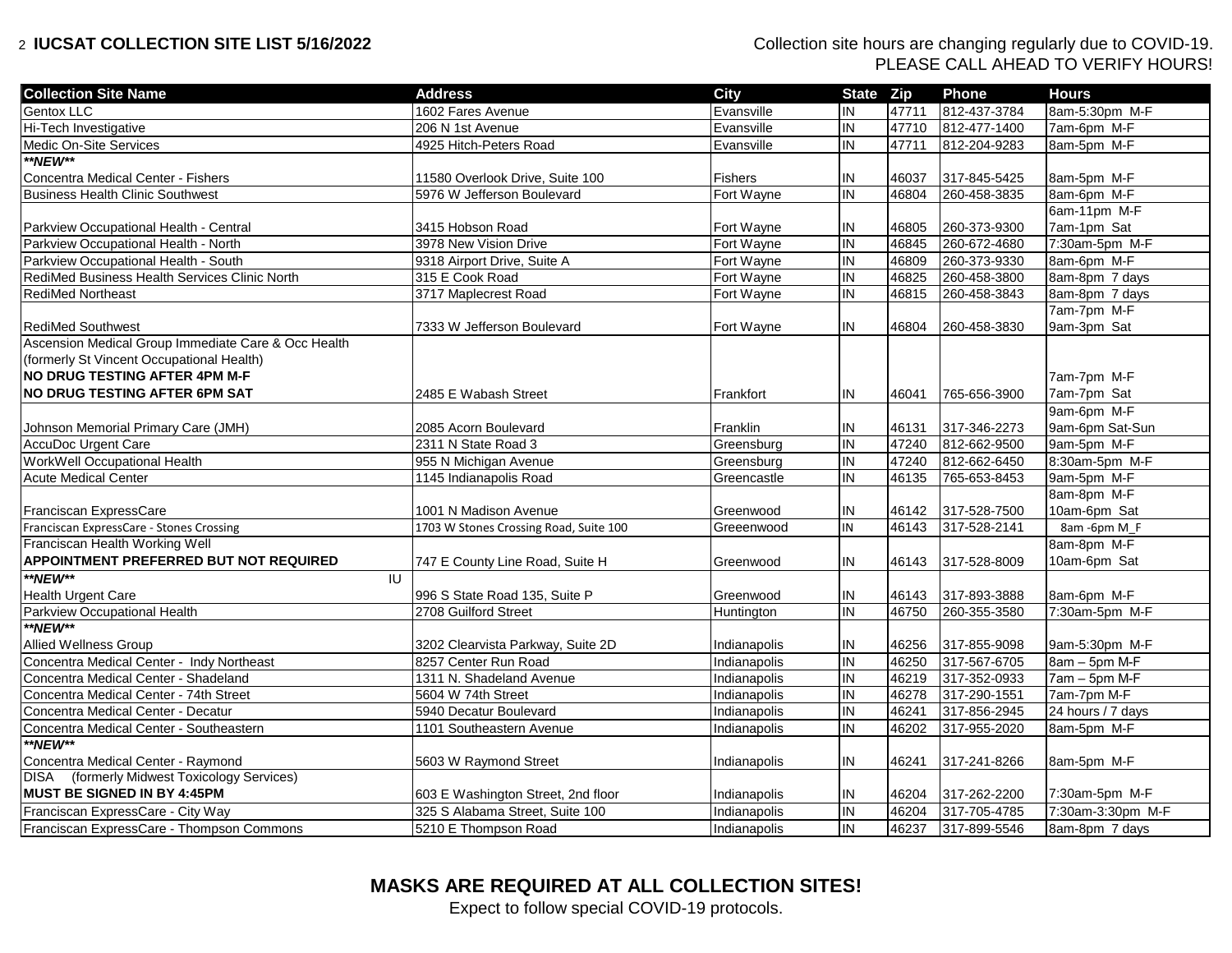| <b>Collection Site Name</b>                               | <b>Address</b>                       | <b>City</b>  | State Zip                     |       | <b>Phone</b>       | <b>Hours</b>               |
|-----------------------------------------------------------|--------------------------------------|--------------|-------------------------------|-------|--------------------|----------------------------|
| IU Health Occupational Services - Onsite Lilly            |                                      |              |                               |       |                    |                            |
| <b>AUTHORIZED / BADGED MEMBERS ONLY</b>                   | 1223 W Morris Street, Drop Code 3310 | Indianapolis | IN                            | 46221 | 317-276-3832       | 8:30am-6pm M-F             |
| **NEW**                                                   |                                      |              |                               |       |                    |                            |
| Jones Laboratory                                          |                                      |              |                               |       |                    |                            |
| MUST BE SIGNED IN BY 5:30                                 | 8167 E 21st Street                   | Indianapolis | IN                            | 46219 | 317-588-1015       | 9am-6pm M-F                |
| Nova Medical Center                                       |                                      |              |                               |       |                    |                            |
| IMUST BE SIGNED IN 1 HOUR PRIOR TO CLOSING                | 500 N Capitol Avenue                 | Indianapolis | IN                            | 46204 | 317-983-5400       | 7:30am-5pm M-F             |
| **NEW**                                                   |                                      |              |                               |       |                    |                            |
| Nova Medical Center                                       |                                      |              |                               |       |                    |                            |
| IMUST BE SIGNED IN 1 HOUR PRIOR TO CLOSING                | 5757 Decatur Boulevard, Suite 175    | Indianapolis | IN                            | 46241 | 317-343-4549       | 8:30am-6pm M-F             |
|                                                           |                                      |              |                               |       |                    | 7:30am-5:30pm M & W        |
|                                                           |                                      |              |                               |       |                    | 7:30am-4pm T & Th          |
| Memorial Health Employer Services                         | 695 W 2nd Street                     | Jasper       | IN                            | 47546 | 812-996-5750       | 8am-12pm F                 |
| Parkview Occupational Health                              | 1844 Ida Red Road                    | Kendallville | IN                            | 46755 | 260-247-8810       | 7:30am-5pm M-F             |
| <b>WellNow Urgent Care</b>                                |                                      |              |                               |       |                    |                            |
| (formerly MedExpress Urgent Care)                         | 1010 S Reed Road                     | Kokomo       | IN                            | 46901 | 765-252-2176       | 8am-8pm 7 days             |
| <b>WellNow Urgent Care</b>                                |                                      |              |                               |       |                    |                            |
| (formerly MedExpress Urgent Care)                         | 102 Sagamore Parkway South           | Lafayette    | IN                            | 47905 | 765-237-3224       | 8am-8pm 7 days             |
| Regional Occupational Care Center (ROCC)                  |                                      |              |                               |       |                    |                            |
| IMUST BE SIGNED IN 1 HOUR PRIOR TO CLOSING                | 1321 Unity Place, Suite A            | Lafayette    | IN                            | 47905 | 765-446-2450       | 8am-5pm M-F                |
| <b>WCMS Clinic (Work Comp Management Services)</b>        |                                      |              |                               |       |                    |                            |
| MUST BE SIGNED IN BY 4:30PM                               | 760 Park East Boulevard, #5          | Lafayette    | IN                            | 47905 | 765-447-7473       | 8am-5pm M-F                |
| <b>DISA</b><br>(formerly Midwest Toxicology Services)     | 517 W Noble Street                   | Lebanon      | IN                            | 46052 | 765-482-2976       | 8am-4pm M-F                |
|                                                           |                                      |              |                               |       |                    | 6am-5pm M-F                |
| Healthy Companies - Logansport Memorial Hospital          | 1101 Michigan Avenue                 | Logansport   | IN                            | 46947 | 574-753-7541       | 7am-11am Sat               |
| <b>Twin Rivers Medical Lab</b>                            | 902 W Broadway                       | Logansport   | $\overline{N}$                | 46947 | 574-739-0004       | 8am-5pm M-F                |
| <b>MGH Work Solutions</b>                                 |                                      |              |                               |       |                    |                            |
| DRUG TESTING IS DONE 8AM - 11AM AND 1PM - 4PM             | 1136 N Baldwin Avenue                | Marion       | IN                            | 46952 | 765-660-7440       | 8am-5pm M-F                |
|                                                           |                                      |              |                               |       |                    | 8am-5pm M/Tu/Th            |
|                                                           |                                      |              |                               |       |                    | 8am-12pm W                 |
| <b>WorkCare Occupational Health</b>                       | 1574 E 85th Avenue                   | Merrillville | IN<br>$\overline{\mathsf{z}}$ | 46410 | 219-769-4400       | 8am-3pm F                  |
| Thompson Family Clinic<br>Franciscan WorkingWell          | 1201 Main Street                     | Monroe City  |                               | 47557 | 812-743-5113       | 8am-5pm M-F<br>8am-5pm M-T |
| APPOINTMENT PREFERRED BUT NOT REQUIRED                    |                                      |              |                               |       | 317-834-5220       | 8am-2pm F                  |
|                                                           | 1215 Hadley Rd., Suite 205           | Mooresville  | IN                            | 46158 |                    | 8am-5pm M-T                |
| Cover-Tek                                                 | 926 W Main Street                    | Muncie       | IN                            | 47305 | 765-896-8594       | 8am-2pm F                  |
| <b>WellNow Urgent Care</b>                                |                                      |              |                               |       |                    |                            |
| (formerly MedExpress Urgent Care)                         |                                      |              |                               |       |                    |                            |
| <b>HIGH TRAFFIC COLLECTION SITE; WAIT MAY BE</b>          |                                      |              |                               |       |                    |                            |
| <b>SUBSTANTIAL</b>                                        | 1313 W McGalliard Road               | Muncie       | IN                            | 47303 | 765-216-3115       | 8am-8pm 7days              |
| Norton Occupational Medicine Physicians                   | 3605 Northgate Court, Suite 110      | New Albany   | IN                            | 47150 | 812-949-5749       | 8am-2pm M-F                |
| Immediate Care at New Castle Family & Internal Medicine - |                                      |              |                               |       |                    | 8am-12pm M-F               |
| <b>Northfield Park</b>                                    | 152 Wittenbraker Avenue              | New Castle   | IN                            |       | 47362 765-599-2754 | 1pm-4pm M-F                |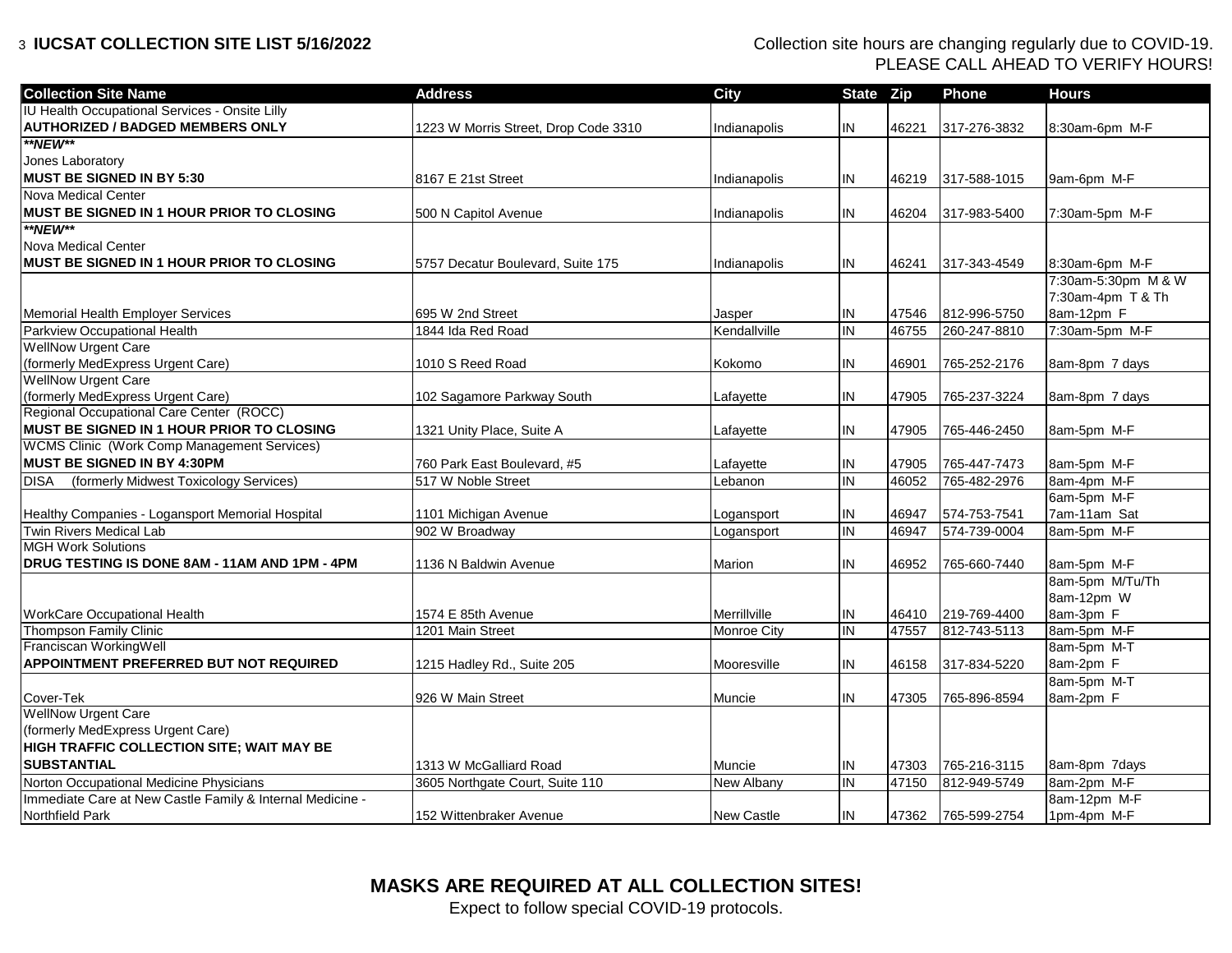| <b>Collection Site Name</b>                                              | <b>Address</b>                             | <b>City</b>        | State Zip                     |                | <b>Phone</b> | <b>Hours</b>               |
|--------------------------------------------------------------------------|--------------------------------------------|--------------------|-------------------------------|----------------|--------------|----------------------------|
| Ascension St Vincent Epworth Crossing Walk-In Care Clinic                | 100 St Mary's Epworth Crossing, Suite B100 | Newburgh           | IN                            | 47630          | 812-853-9651 | 9am-8:30pm 7 days          |
| Deaconess Urgent Care & Comp Center                                      |                                            |                    |                               |                |              |                            |
| MUST BE SIGNED IN BY 6PM                                                 | 10455 Orthopaedic Drive                    | Newburgh           | IN                            | 47630          | 812-858-2100 | 8am-8pm 7 days             |
| Riverview WorkMed Occupational Health West                               | 865 Westfield Road, Suite D                | Noblesville        | IN                            | 46062          | 317-776-3851 | 8am-5pm M-F                |
| <b>Hendricks Occupational Medicine</b>                                   |                                            |                    |                               |                |              |                            |
| MUST BE SIGNED IN BY 4:30PM                                              | 1100 Southfield Drive, Suite 1120          | Plainfield         | IN                            | 46168          | 317-839-6200 | 8am-4pm M-F                |
| Whitewater Valley Rehabilitation                                         |                                            |                    |                               |                |              |                            |
| <b>NO DRUG TESTING AFTER 4PM</b>                                         | 750 Chester Boulevard                      | Richmond           | IN                            | 47374          | 765-939-0820 | 8am-5pm M-F                |
| Gentox LLC                                                               | 517 N 5th Street                           | Rockport           | $\sf IN$                      | 47635          | 812-649-2116 | 10:30am-5:30pm M-F         |
| <b>Schneck Well Life</b>                                                 |                                            |                    |                               |                |              | 8am-6pm M, W               |
| MUST BE SIGNED IN BY 4PM - CONTACT DISA TO PROVIDE                       |                                            |                    |                               |                |              | 7am-6pm T, T               |
| SPECIAL AUTH FORM (317-262-2200, X8305)                                  | 100 N Walnut Street, 3rd floor             | Seymour            | IN                            | 47274          | 812-523-5185 | 8am-4pm F                  |
| <b>Priority Care</b>                                                     |                                            |                    |                               |                |              |                            |
| MUST BE SIGNED IN BY 5PM M-F                                             | 30 W Rampart Street, Suite 250             | Shelbyville        | IN                            | 46176          | 317-398-7644 | 7am-5pm M-F                |
| <b>Beacon Occupational Health</b>                                        |                                            |                    |                               |                |              |                            |
| MUST BE SIGNED IN BY 4:30PM                                              | 2301 N Bendix Drive, Suite 500             | South Bend         | IN                            | 46628          | 574-647-1675 | 9am-9pm 7 days             |
|                                                                          |                                            |                    |                               |                |              |                            |
| Liberty Lab                                                              |                                            |                    |                               |                |              | 9am-5pm M-Th               |
| MUST BE SIGNED IN 30 MINUTES PRIOR TO CLOSING                            | 132 13th Street, Suite B                   | <b>Tell City</b>   | IN                            | 47586          | 812-548-0086 | 9am-4:30pm F               |
| Center for Occupational Health                                           |                                            |                    |                               |                |              | 8:30am-9am M-F             |
| <b>IMUST BE SIGNED IN BY 4PM</b>                                         | 4001 E Wabash Avenue                       | Terre Haute        | IN                            | 47803          | 812-238-7788 | 1pm-2pm M-F                |
|                                                                          |                                            |                    |                               |                |              | 8am-9pm M-Th               |
|                                                                          |                                            |                    |                               |                |              | 8am-7pm F                  |
| Ambucare Clinic                                                          | 3378 S US Highway 41                       | <b>Terre Haute</b> | IN                            | 47802          | 812-232-5532 | 8am-5pm Sat & Sun          |
|                                                                          |                                            |                    |                               |                |              | 8am-5pm M-Th               |
| Right Choice DAT                                                         | 3205 S 3rd Place                           | Terre Haute        | IN                            | 47802          | 812-235-3153 | 8am-3pm F                  |
| IU Health Tipton Hospital - Occupational Services                        |                                            |                    |                               |                |              |                            |
| <b>APPOINTMENT REQUIRED</b>                                              | 1000 S Main Street, Entrance 4             | Tipton             | IN                            | 46072          | 765-675-1457 | 7am-4:30pm M-F             |
| MCV Lab (Medical Center of Vincennes)                                    |                                            |                    |                               |                |              |                            |
| <b>MUST BE SIGNED IN BY 4PM</b>                                          | 406 N 1st Street                           | Vincennes          | ${\sf IN}$                    | 47501          | 812-885-8007 | 8am-4pm M-F                |
| **NEW**                                                                  |                                            |                    |                               |                |              |                            |
| Parkview Occupational Health                                             | 1655 N Cass Street                         | Wabash             | IN                            | 46992          | 260-569-5427 | 8am-4pm M-F                |
|                                                                          |                                            |                    |                               |                |              | 7am-8pm M-F                |
| MedStat Urgent Care & Occupational Health                                | 1500 Provident Drive, Suite A              | Warsaw             | IN                            | 46580          | 574-372-7637 | 8am-4pm Sat & Sun          |
|                                                                          |                                            |                    |                               |                | 812-265-2760 | 6am-6pm M-F                |
| Daviess Community Hospital (Lab)                                         | 1314 E Walnut Street                       | Washington         | IN                            | 47501          | ext. 1400    | 6am-1pm Sat                |
| <b>Sentry Safety Services</b>                                            | 558 W National Avenue                      | West Terre Haute   | IN<br>$\overline{\mathsf{L}}$ | 47885<br>62450 | 812-917-7222 | 8am-4pm M-F<br>8am-4pm M-F |
| Carle Richland Memorial Hospital - Lab<br>Paris Community Hospital - Lab | 800 E Locust Street                        | Olney              |                               |                | 618-395-2131 | 6:30am-5pm M-T             |
| <b>APPOINTMENT PREFERRED BUT NOT REQUIRED</b>                            | 721 E Court Street                         | Paris              | IL.                           | 61944          | 217-465-4141 | 6:30am-10:30am F           |
| Good Smaritan Occ Health & Acute Care Clinic                             | 1404 E Main Street                         | Robinson           | ĪL.                           | 62454          | 618-544-8333 | 7am-4pm M-F                |
|                                                                          |                                            |                    |                               |                |              | 7am-7pm M-F                |
|                                                                          |                                            |                    |                               |                |              |                            |

**MASKS ARE REQUIRED AT ALL COLLECTION SITES!**